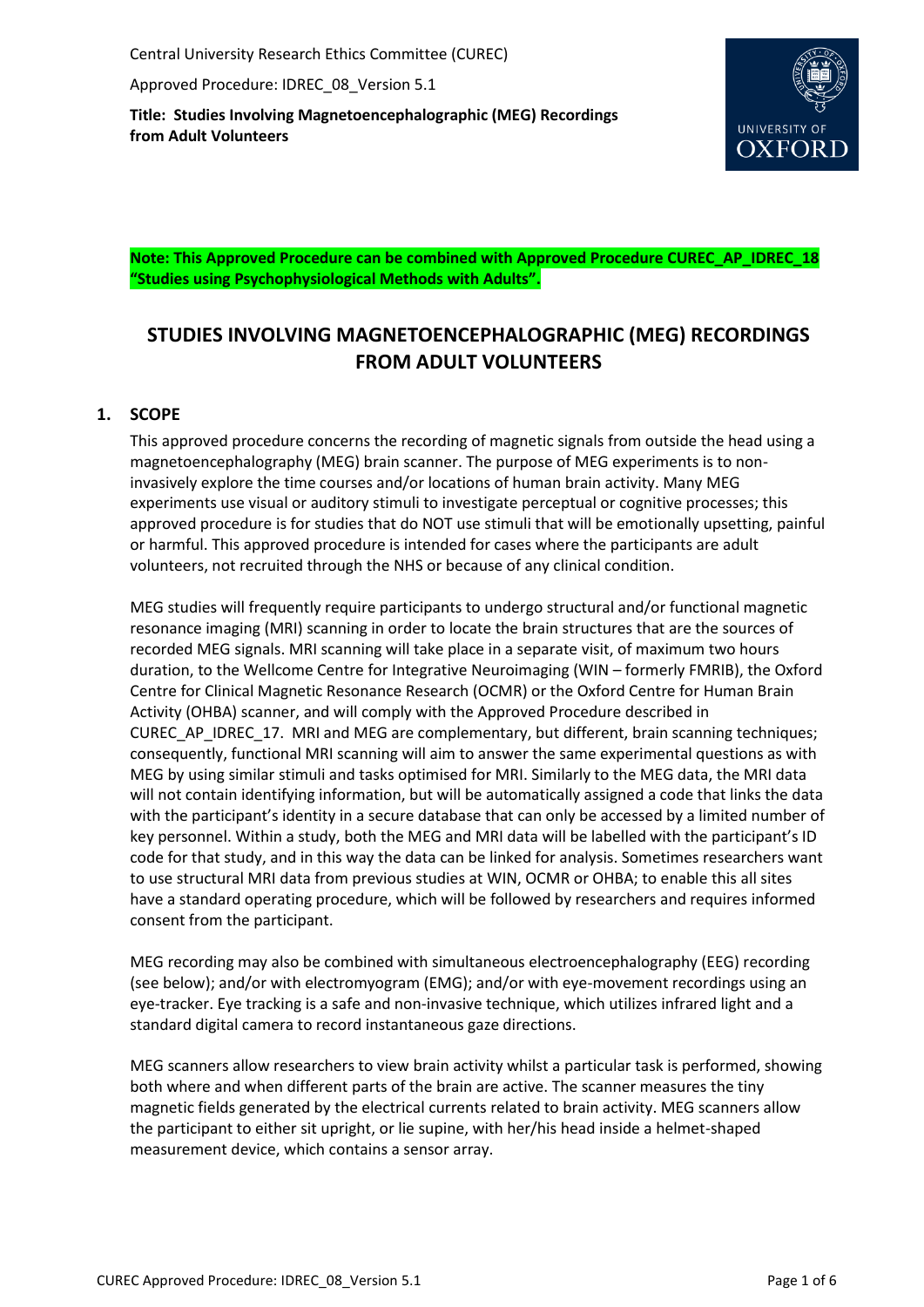The MEG scanner is housed in a magnetically shielded room as otherwise the magnetic fields in the environment would obscure the tiny magnetic fields produced by brain activity. MEG measurements can be affected by metal in the shielded room and so participants will be asked to remove metallic objects that they are carrying or wearing, for example, jewellery, body piercings, removable dental braces and clothing with metal parts. Participants who wear glasses will be given special nonmetallic glasses to wear, or may wear ther own contact lenses if available. It is helpful to know the participant's lens strength prior to participation in the study. In some cases, participants with metal in their body (e.g. plates, dental work, pacemakers) may not be suitable for MEG scanning as the collected data would be too noisy.

The ability to measure neural activity in awake, human participants is of great value in the study of several cognitive functions, such as perception, attention, and language processing. MEG provides millisecond time resolution, therefore, like EEG, the technique is particularly well-suited for studying time-courses of brain events. MEG can be used to record neural responses to specific perceptual, cognitive or motor events, or to record on-going neural activity during different types of psychological states, such as during attentive task performance or simply resting. Unless doing simultaneous EEG-MEG, there is no need to place individual sensors directly on the scalp. The magnetic signals can be recorded with sensors that are simply very close to the head. Preparation requires about half an hour. As eye movements cause large signals in the MEG sensors, eye-movements are monitored by placing up to four electrodes above, below, and to the side of the eyes before the measurement. As the heart can also cause large MEG signals, heart signals are monitored by placing two electrodes on the arms, one on either wrist. Depending on the specific research question, some additional electrodes may be used to record muscular activity.

Simultaneous EEG-MEG may be used when researchers wish to compare the two types of brain signal. The principle of EEG when done with MEG is the same as for standalone EEG; however, MEG compatible equipment must be used. This approved procedure fully covers simultaneous EEG-MEG and so it is not necessary for MEG researchers to also cite the approved procedure for standalone EEG (CUREC\_AP\_IDREC\_03) recording. Conversely, researchers wanting to do standalone EEG without MEG should not cite this approved procedure.

Simultaneous EEG-MEG involves placing a snug fitting elasticated cap, which has electrodes mounted in it, on the participant's head during the set-up procedure. This cap contains MEG compatible electrodes and is designed to integrate with the MEG electronics. The researcher then aims to minimise the impedance between the electrodes and the scalp. To visualise this, the MEG compatible cap is connected to a dedicated computer and specialist software displays the impedance for each electrode. Using abrasive gel and a cotton swab, the researcher moves hair to the side from under each electrode and rubs the scalp to remove dead layers of skin. This may feel unusual to the participant, but should not be uncomfortable. When satisfactory impedances are achieved, each electrode is filled with conductive gel. Preparation with the EEG cap may increase preparation time by an hour.

To monitor the head position in the scanner, five indicator coils are placed on the participant's head (on the forehead and behind the ears) and are spatially digitised. If EEG-MEG is being performed then the spatial location of each electrode is also digitised. The procedure does not cause pain or harm to the participant.

Following this the participant is taken into the scanner room to start the experiment. Researchers are trained to confirm with participants that they are comfortable in the scanner and with the study activities.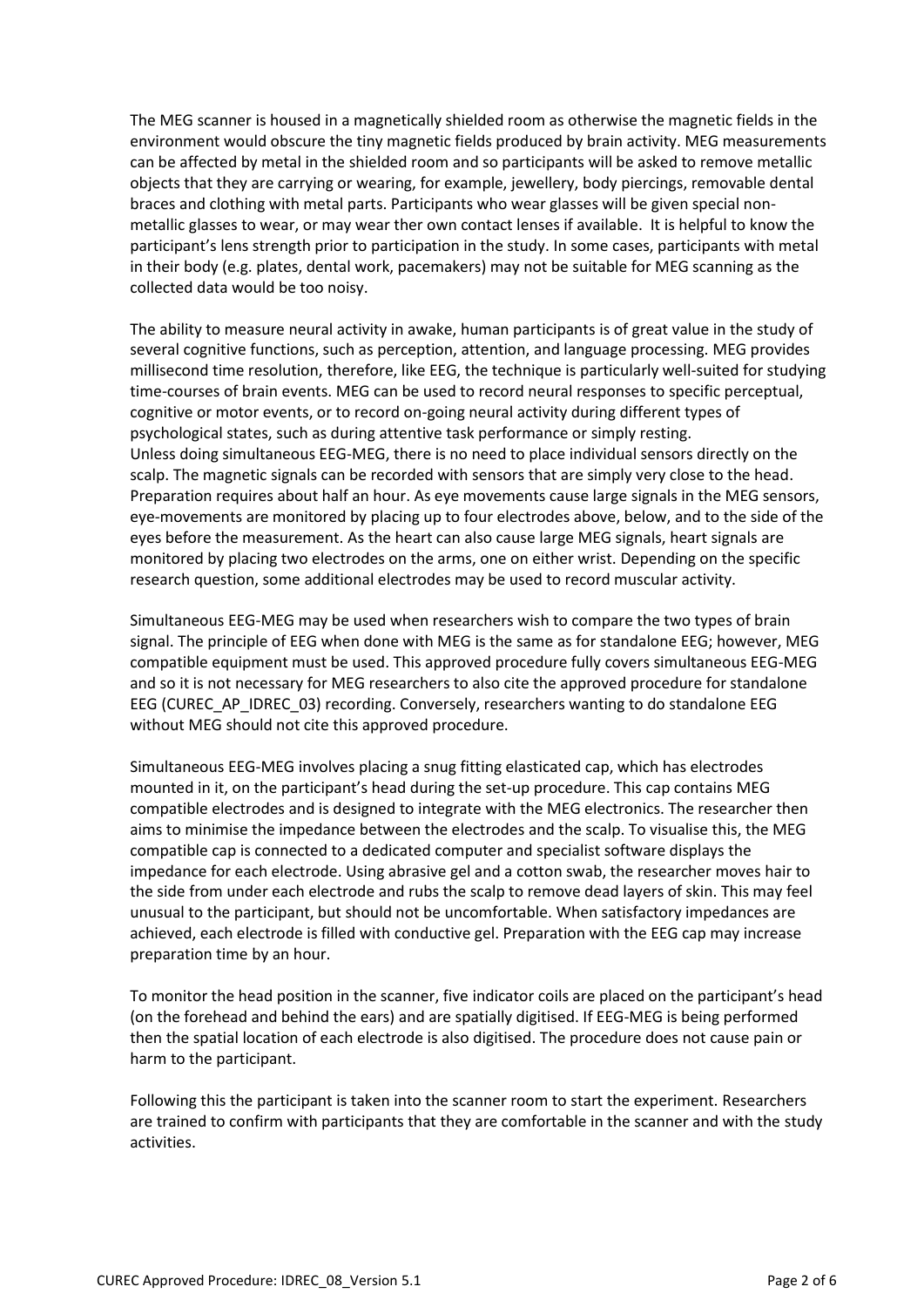## **2. TRAINING OF RESEARCH STAFF**

Training in the use of the equipment and setting up the recording of individual participants should be given by an experienced researcher, and no inexperienced person should be left in sole charge of a MEG study.

## **3. METHODS FOR RECRUITING PARTICIPANTS**

Participants for MEG studies are typically recruited via posters around the University, adverts in local media e.g. Daily Info, or the internet. It is acceptable to mention rewards in recruitment advertisements for this kind of study, where competent adults volunteer themselves to take part.

## **4. INFORMATION PROVIDED TO PARTICIPANTS**

The specific details provided will vary depending on the study, but should always be on University Headed paper, showing the Departmental name and address.

The Information Sheet must be written in simple but non-patronising language. Most wordprocessing packages provide readability statistics for a document, and one should aim for a 12-yearold (Year 7) reading level for adults. Information sheets must be submitted with the CUREC 1 form for specific projects.

The information sheet will explain that the study carries no significant personal risk and that the data will be pseudo-anonymised from the start (see attached sample Participant Information Sheet). Pseudo-anonymised means that the dataset itself does not contain information sufficient to identify the participant. However, the code assigned to the dataset can be linked to the participant's identity through a password protected database that can be accessed by a limited number of approved staff.

The information sheet explains the procedure that will be followed if abnormal neural activity is suspected.

If researchers require previously acquired MRI scans from WIN, OCMR or OHBA, the information sheet will explain this procedure.

In addition, a verbal explanation will be given to all participants by the researcher conducting the study, and participants will be given the opportunity to ask further questions about the study.

Please refer to the **Information Sheet associated with this Approved Procedure.**

# **5. CONSENT OF PARTICIPANTS**

Written informed consent must be obtained from all participants using the Consent Form associated with this approved procedure. Consent will be obtained for each study by a researcher trained in taking informed consent.

For studies that require MRI scans for participants from previous studies, the consent form will include a statement that the participant agrees data from WIN, OCMR or OHBA may be used in conjunction with this study.

Participants will sign, print and date their names. The researchers who secure the consent will also sign, print and date their names.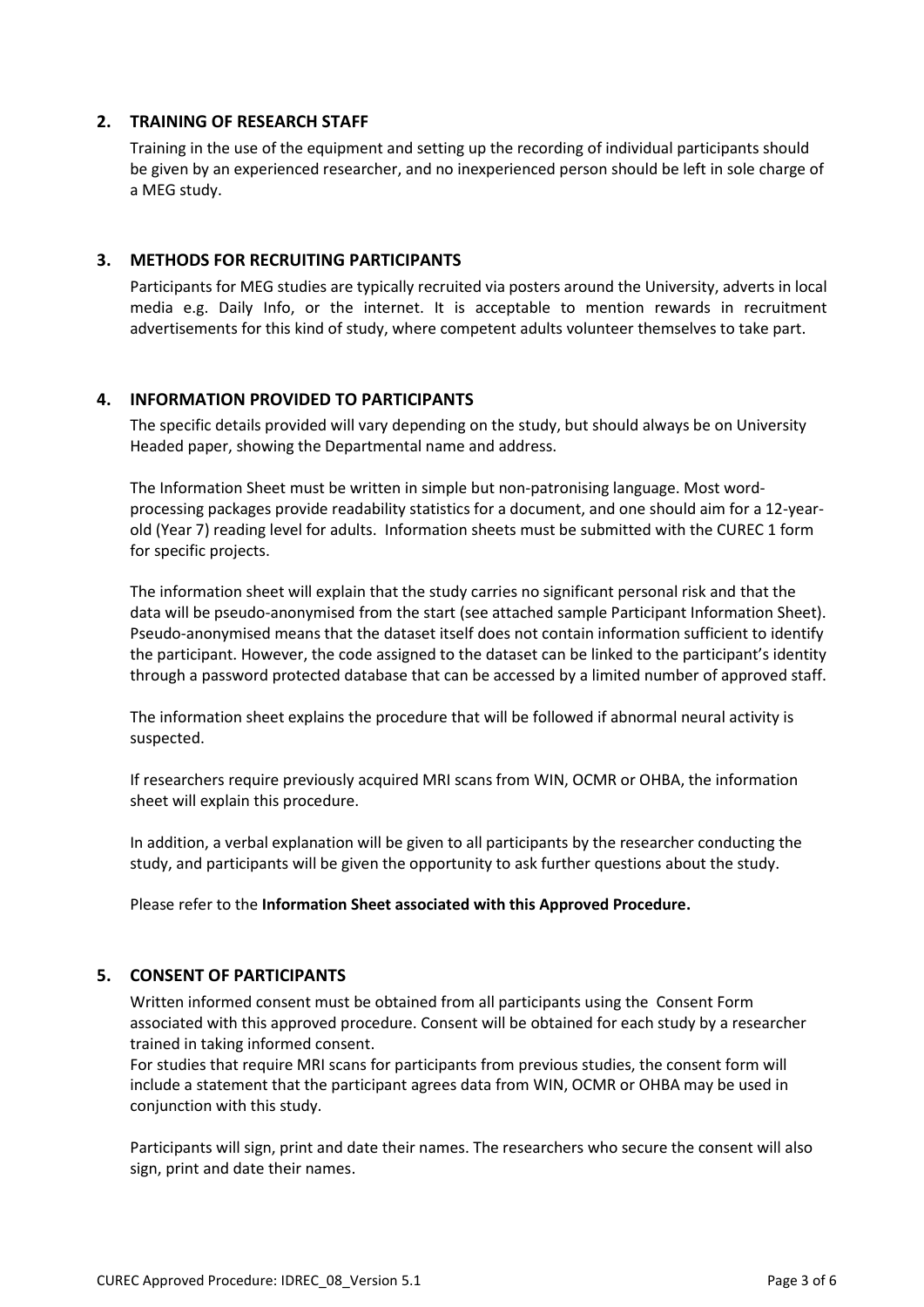Please refer to the **Consent Form associated with this Approved Procedure.**

Please also see our [guidance on the informed consent process.](http://researchsupport.admin.ox.ac.uk/governance/ethics/resources/consent)

### **6. FINANCIAL AND OTHER REWARDS TO PARTICIPANTS**

Participants are typically rewarded with payments or vouchers for music or books to compensate them for the time spent in the study.

# **7. POTENTIAL RISKS TO PARTICIPANTS/RESEARCHERS/OTHERS AND WHAT WILL BE DONE TO MINIMISE**

MEG and EEG recording has been used safely for many years. We are aware of no cases of adverse events. It should be stressed that this approved procedure involves purely the recording of weak, magnetic and electric signals: no magnetic field or electric current is applied to the brain, and no magnetic or electrical stimulation is involved. The MEG and EEG equipment comes from a certified supplier of medical equipment, who is obliged by law to adhere to published guidelines on electrical and mechanical safety (IEC-601).

During the session, participants are asked to indicate if they feel any discomfort, in which case the procedure is stopped. It is also possible to pause the procedure if a participant needs to take a break or, for example, if there is a fire alarm.

Brain signals vary widely from individual to individual. Researchers undertake not to make any judgemental comments on the signals seen in individual participants, to avoid causing unnecessary anxiety, for example, the researcher should not make a comment such as "you've only got very small brain responses".

Electrodes, EEG caps and instruments used to abrade the scalp are soaked in disinfectant solution after each use. Participants often wash their hair to remove conductive gel at the end of the session, shampoo and freshly laundered towels are provided for this.

*Risks to researchers* None identifiable.

# **8. MONITORING AND REPORTING OF ADVERSE OR UNFORSEEN EVENTS**

If a participant should become unwell during the test session, the session will be terminated. Such a case would be reported in the Departmental Safety Book.

#### **9. COMMUNICATION OF RESULTS**

It is unlikely that results from MEG or EEG recordings will be meaningful to people other than the researchers. It is made clear on both the participant information sheet, and the consent form, that the MEG or EEG procedure is not for diagnostic purposes.

Results from individual participants should not be fed back to the participants, and this should be stated in the information sheet. However, wherever possible, researchers should provide feedback about the results from the study as a whole.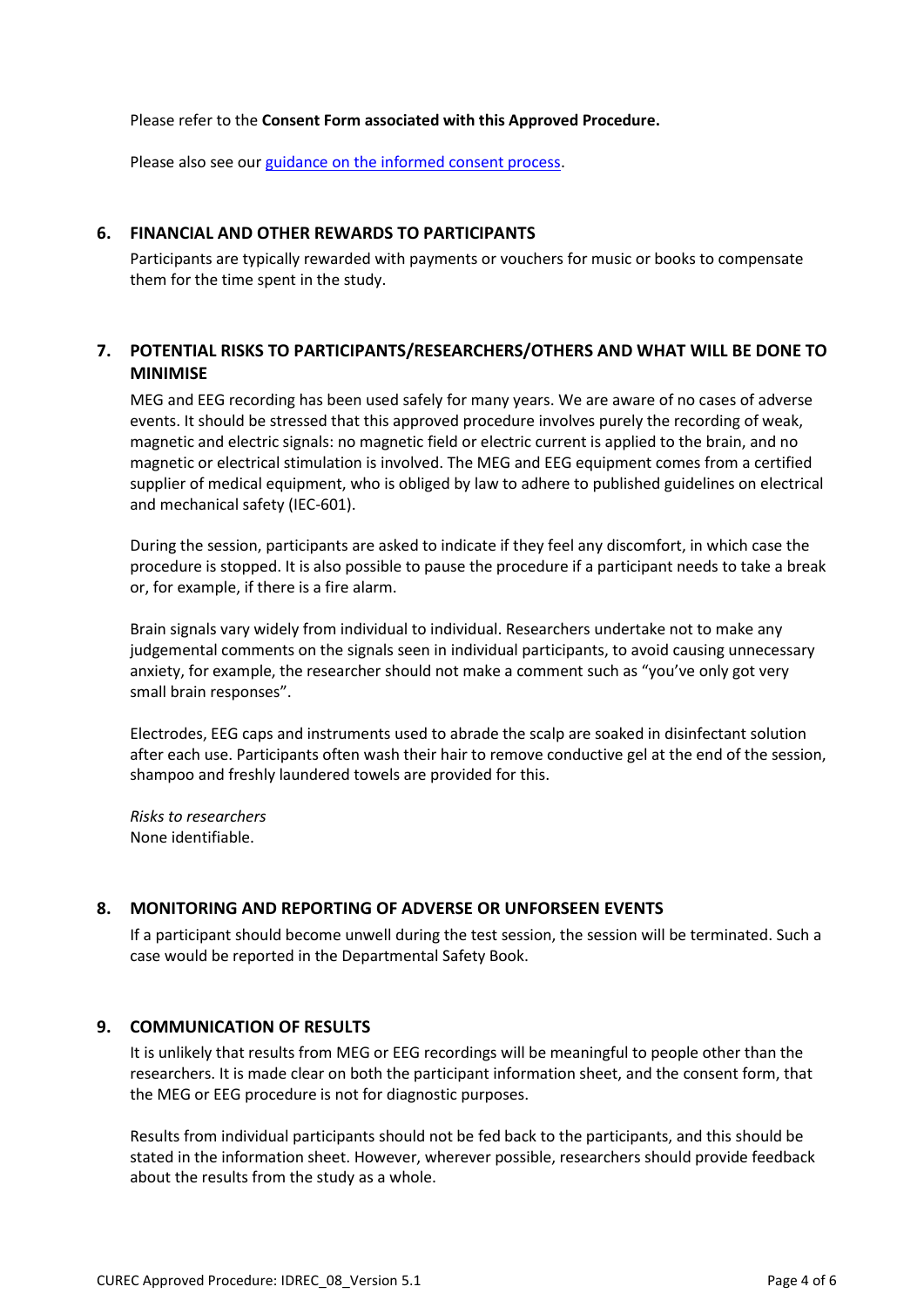# **10. DUTY OF CARE ISSUES / CONFIDENTIALITY**

All MEG and EEG studies using this approved procedure are for research only and will not be used to attempt any medical diagnosis. In the very unlikely event that a researcher observes pathological activity there is a standard operating procedure (SOP OHBA\_0001) that will be applied.

## **11. DATA PROTECTION ISSUES**

All MEG (with or without EEG) datasets are collected using the manufacturer's 'Patient' settings (rather than the 'Volunteer' settings which would include the participant's name and date of birth in the dataset). These 'Patient' settings give the dataset the highest available levels of security and confidentiality. Each dataset is identified by a code number generated by the MEG system, e.g. case\_0123, and only this number (also known as the MEG specific participant identifier) appears in the dataset together with the study code. The participant identifier is referenced in a protected database containing the participant name and other details, which can only be accessed by the study's researchers and a limited number of key OHBA personnel.

In summary, the datasets are standalone files that are in effect de-identified. The participant can only be identified through the use of the secure database and this is restricted to key people. The database will be kept indefinitely as identification in the future may be required for medical reasons or if the participant consents to their historical data being linked.

Researchers are provided with information on the General Data Protection Regulation (GDPR) before starting a study, and are given guidance from members of OHBA to ensure they adhere to the Regulation.

The points below summarise the default data handling procedures:

- MEG (with or without EEG) data is collected as 'Patient'.
- Files that link data to names are password protected and stored on a password protected computer. The MEG database is securely stored indefinitely but any other files are deleted as soon as not required.
- Consent forms and, if used, screening forms, are stored by the researcher in a locked filing cabinet in a room that is locked when not in use. The standard storage of these documents is five years. These forms do not contain the participant's study ID code or MEG system number.
- Participant contact details may be stored in a password protected file on a password protected computer when necessary, for example, if the participant has requested to receive a summary of the combined study results (personal results should not be sent out to participants). These details are not stored with the participant's study ID code or MEG system number. These files are destroyed as soon as not required, one year after the end of the study is the standard maximum time.
- Researchers will ensure all participants are fully aware of how their data will be handled.

# **12. CHANGE HISTORY**

| Version<br>No. | <b>Significant Changes</b>                                                                    | <b>Previous Version No.</b> |
|----------------|-----------------------------------------------------------------------------------------------|-----------------------------|
| 3.0            | Retitled `Approved Procedure' (previously 'Protocol').<br>Approved by CUREC, 19 November 2015 | N/A                         |